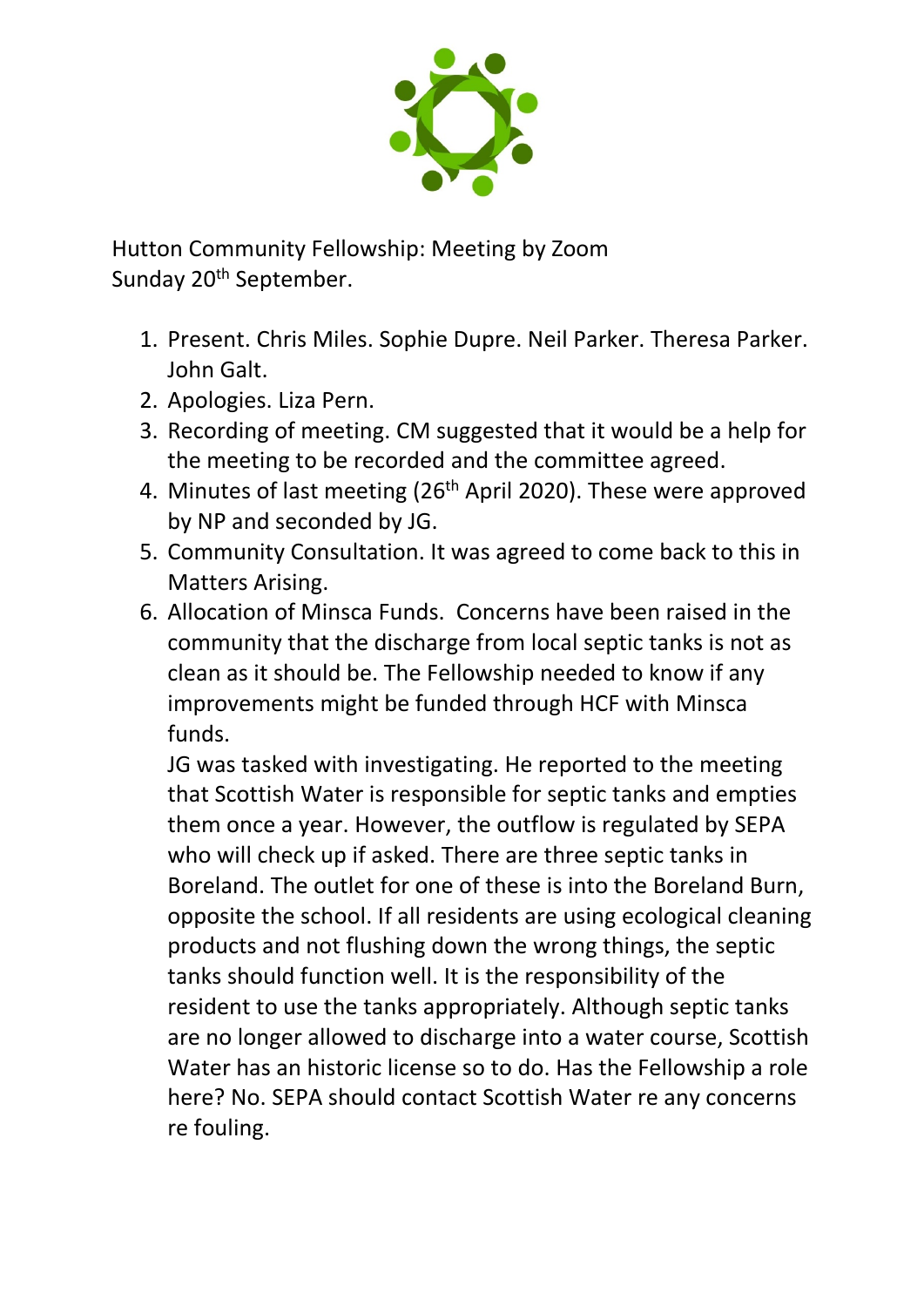- 7. Treasurers Report. TP read through her reports. She will send a copy to each of the committee members in time for the A.G.M. The reports will not go on the HCF website until they have been signed off by the independent accountant. It was noted that funds are growing as few projects are ongoing. TP mentioned that she had been contacted by the Council's Finance Department over a small discrepancy in recorded amounts. She needs to look back at previous years to track this down and make the necessary adjustments. TP suggested that HCF buy an annual subscription to Zoom as HCF will be using it for meetings for the foreseeable future and it would be most useful in managing, perhaps, a larger group at the A.G.M. The committee agreed to this.
- 8. Points for Discussion. The Community Consultation by Creetown Initiative. It was agreed that this 70 page document was a disappointment. The Dumfries East Community Benefit Group is leading on this. Peter Hands (Waterbeck) has analysed the consultation responses and this feedback has been given to CI. DECBG noted that the report did not have details of which community had made which points. They were also concerned that the report focused on CI's own interpretation of input, which was not particularly helpful. They were asked to make some corrections and amend the report with a special note of topics areas and with most often mentioned concerns highlighted. CI has done these and returned the report to DECBG. There has not been time to asses this as yet. The short version, a summary for the public, needs to be rewritten. The revised version will be circulated to DECBG Board as soon as possible. Action CM

DECBG has had to widen Board membership in light of the offer of Community Ownership in Cross Dykes Wind Farm, due to start production in January 2021. This offer extends to Lockerbie, Canonbie and Eskdalemuir and these communities